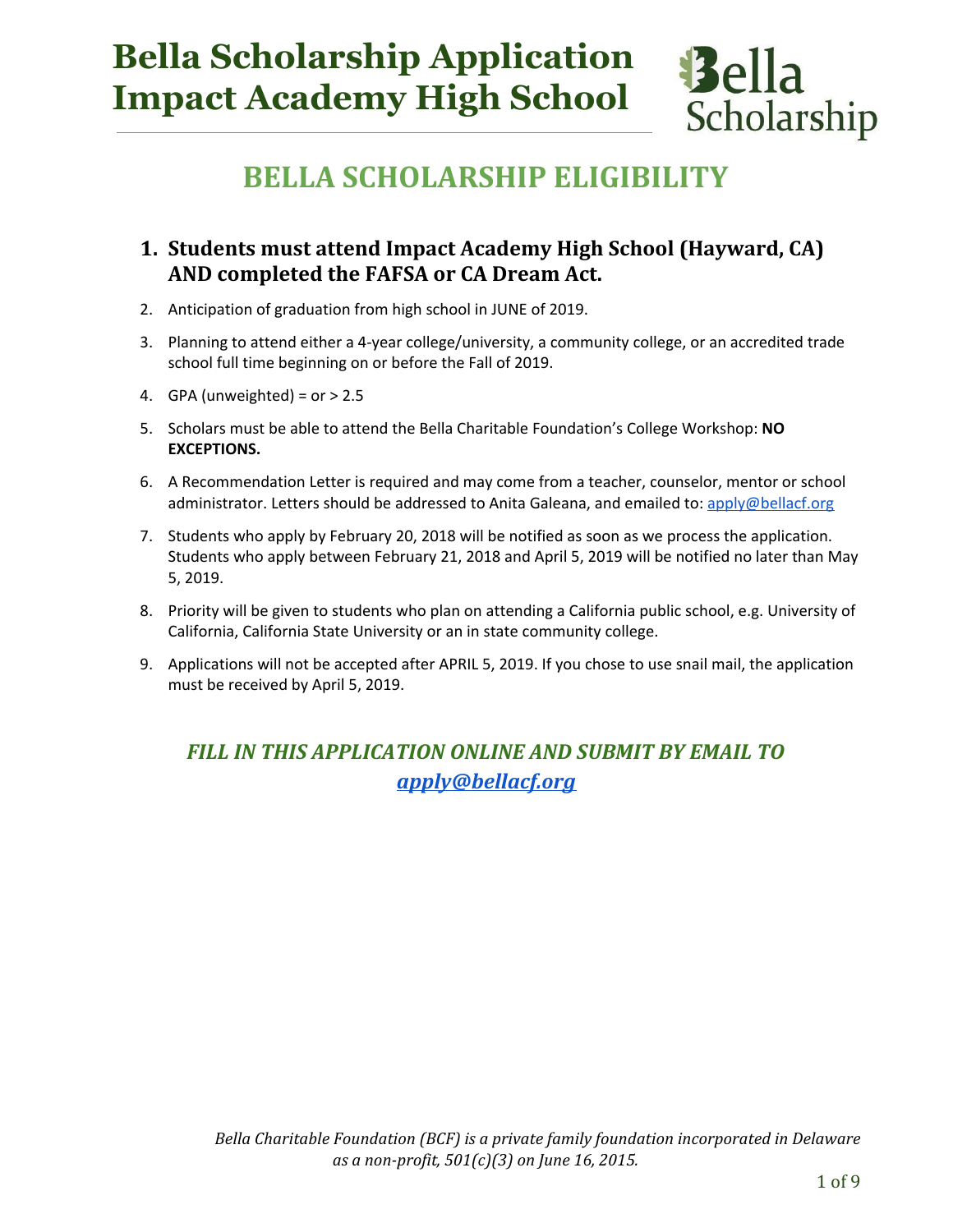

# **APPLICATION INSTRUCTIONS & DEADLINES**

- ❖ **Early application (on or before February 20, 2019) is encouraged since we will award only 10 scholarships.**
- ❖ The Application Includes 4 Parts:
	- $\geq 1$ . Student Information Form
	- ➢ 2. Questions and Short Answers Form
	- ➢ 3. Supporting Documents: FAFSA, or Dream Act, and Transcripts
	- $\geq 4$ . Recommendation Letter (be sure to request it early)
- ❖ Supporting Documents required at time of Application:
	- $\triangleright$  The most recent school transcript must be provided
	- $\triangleright$  FAFSA Student Aid Report or CA Dream Act Student Aid Report must be provided when it becomes available
- ◆ Completed application with supporting documents should be emailed to: [apply@bellacf.org](mailto:apply@bellacf.org) Please send the application and supporting documents as attachments.
	- $\triangleright$  Or snail mail to Anita Galeana Bella Charitable Foundation PO 616, Burlingame, CA-94011-0616
	- $\triangleright$  DO NOT SEND documents or application via GOOGLE DOCS, or as JPEG Images.

#### *Instructions to fill in the Application*

- ❖ **If you are on a Mac,** pdf will by default open with Preview (unless you have a Reader app -see below)
- ❖ **If you are on a PC,** pdf will open by default with Adobe/Acrobat Reader. Click on "Fill & Sign" on the top right side of the screen to add content
	- $\triangleright$  Save the pdf to your desktop
	- $\triangleright$  Once you open the pdf with Preview or Reader click on the boxes and write there
	- ➢ As you add content, make sure to **SAVE often, in order not to lose changes**
- ❖ Make sure you check grammar and spelling. Applications that contain multiple grammatical errors or misspellings will not be considered, period!
- ❖ **Email completed forms to Anita Galeana: [apply@bellacf.org](mailto:apply@bellacf.org)**

#### *Deadlines*

- ❖ **Early application deadline is February 20, 2019.**
- ❖ **Final application deadline is April 5, 2019.**

*Bella Charitable Foundation (BCF) is a private family foundation incorporated in Delaware as a non-profit, 501(c)(3) on June 16, 2015.*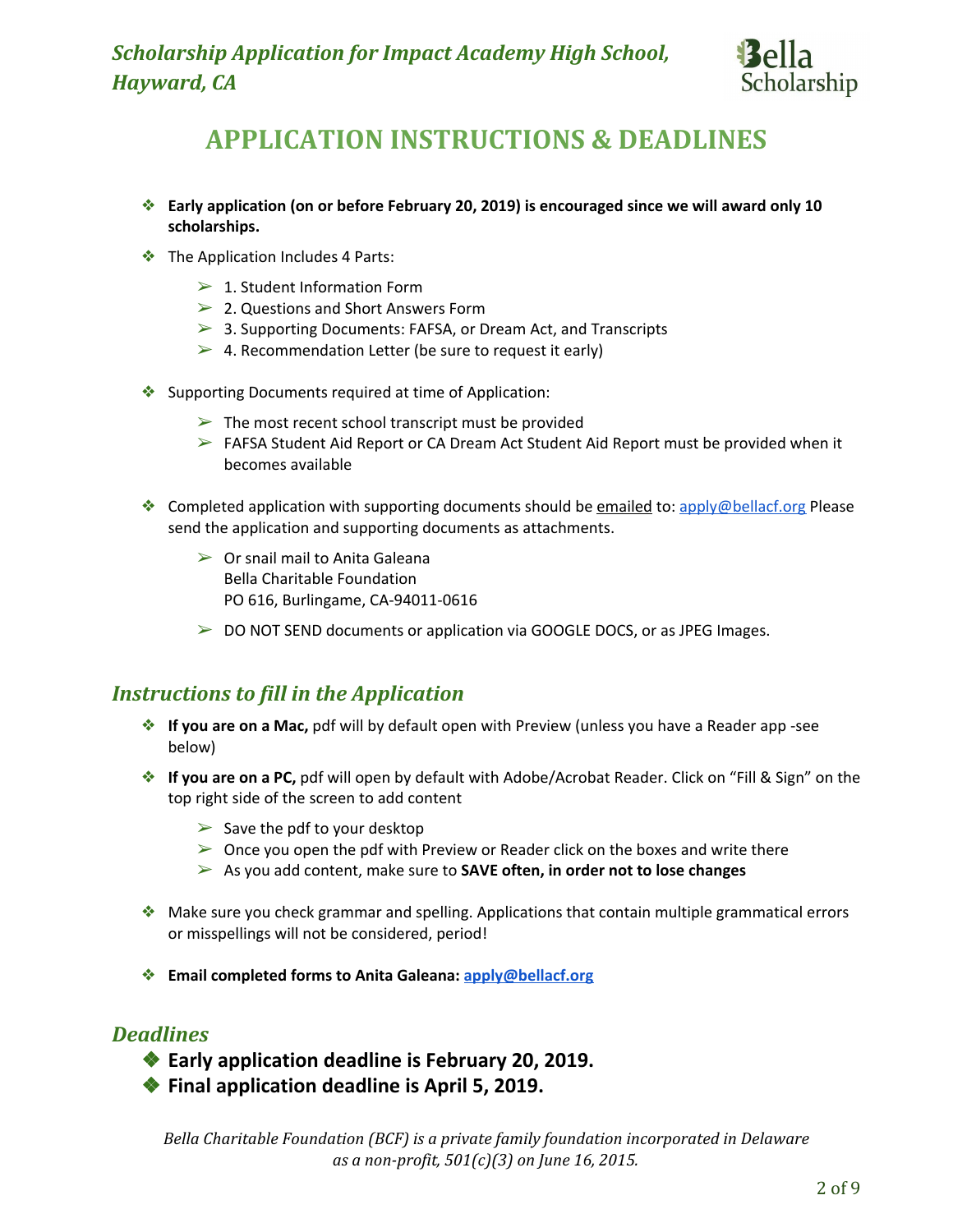

# **APPLICATION & STUDENT INFORMATION FORM**

| <b>First Name</b><br><b>Last Name</b>                                     |
|---------------------------------------------------------------------------|
| Date of Birth: mm/dd/yyyy L<br>Gender: $M \Box$                           |
| High School Attending: IMPACT ACADEMY H.S.                                |
| High School Graduation: Month Latin Year                                  |
| <b>Home Address:</b>                                                      |
| Apt.#                                                                     |
| Zip Code<br><b>State</b><br>City                                          |
| Home phone: area code + number                                            |
| Cell phone: area code + number                                            |
| <b>School Email Address:</b>                                              |
| <b>Alternate Email Address:</b>                                           |
| <b>Emergency Contact Person</b> (In the event we are unable to reach you) |
| <b>Name</b>                                                               |
| (Relationship)<br><b>Phone:</b>                                           |
| <b>High School or uAspire Advisor:</b>                                    |
| GPA (unweighted):                                                         |

*Bella Charitable Foundation (BCF) is a private family foundation incorporated in Delaware as a non-profit, 501(c)(3) on June 16, 2015.*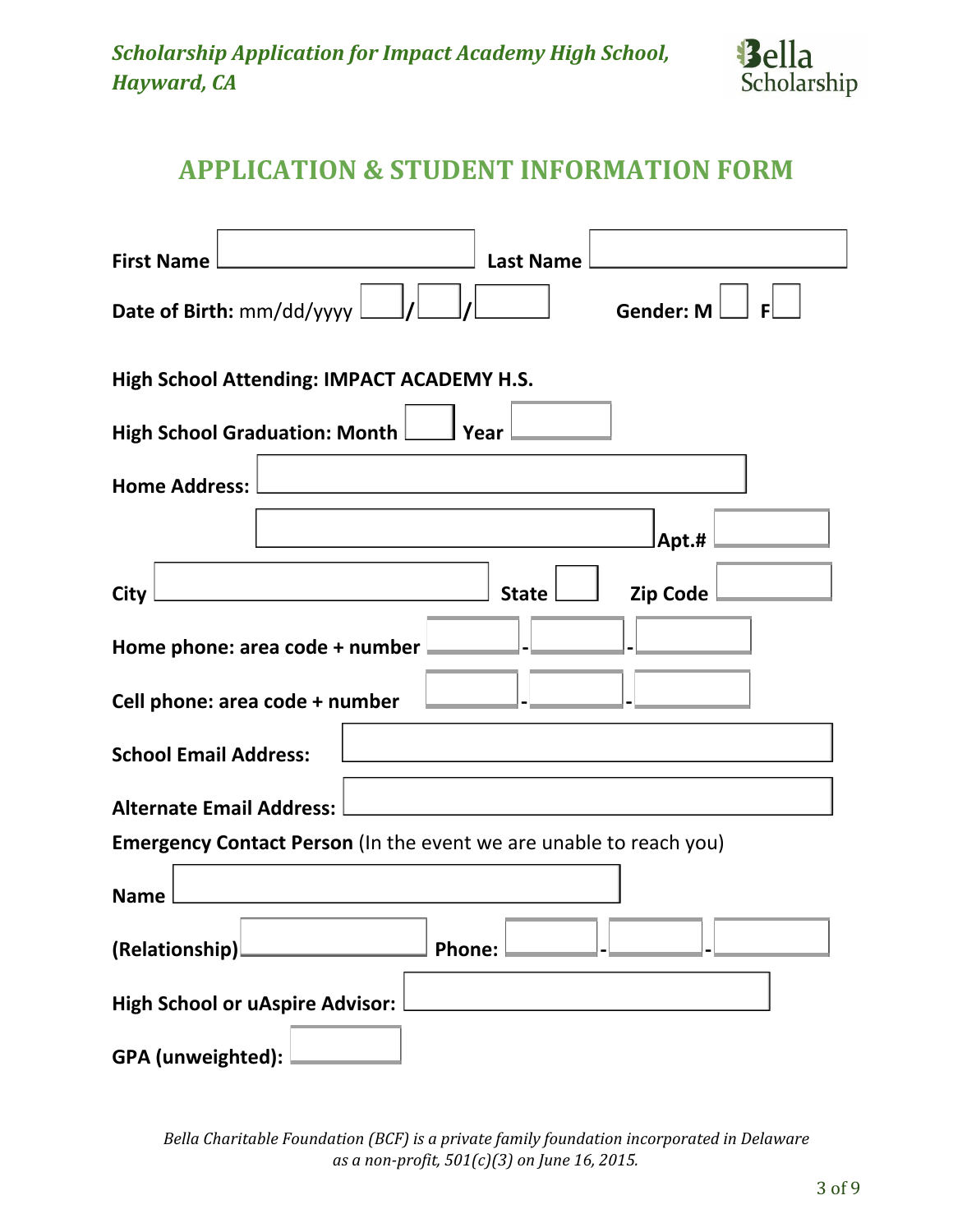

# **CHECK-LIST**

Mark YES or NO

|                                                                                                                              | <b>YES</b> | <b>NO</b> |
|------------------------------------------------------------------------------------------------------------------------------|------------|-----------|
| Have you read both the Bella Scholarship General Information and the Bella<br>Charitable Foundation Scholarship Eligibility? |            |           |
| Are you first in your family to attend college? (Meaning, neither parent attended<br>college.)                               |            |           |
| Have you attached the following documents which are required to apply:                                                       |            |           |
| <b>Student Information</b>                                                                                                   |            |           |
| Essays                                                                                                                       |            |           |
| Letter of Recommendation                                                                                                     |            |           |
| <b>School Transcript</b>                                                                                                     |            |           |
| FAFSA or CA Dream Act*                                                                                                       |            |           |
| *If NO, please estimate when the FAFSA or CA Dream Act Student Aid Report will be<br>complete                                |            |           |

#### *DEADLINE FOR EARLY APPLICATION IS FEBRUARY 20, 2019*

#### *NO APPLICATIONS ACCEPTED AFTER APRIL 5, 2019*

### **Email completed forms to Anita Galeana: [apply@bellacf.org](mailto:apply@bellacf.org)**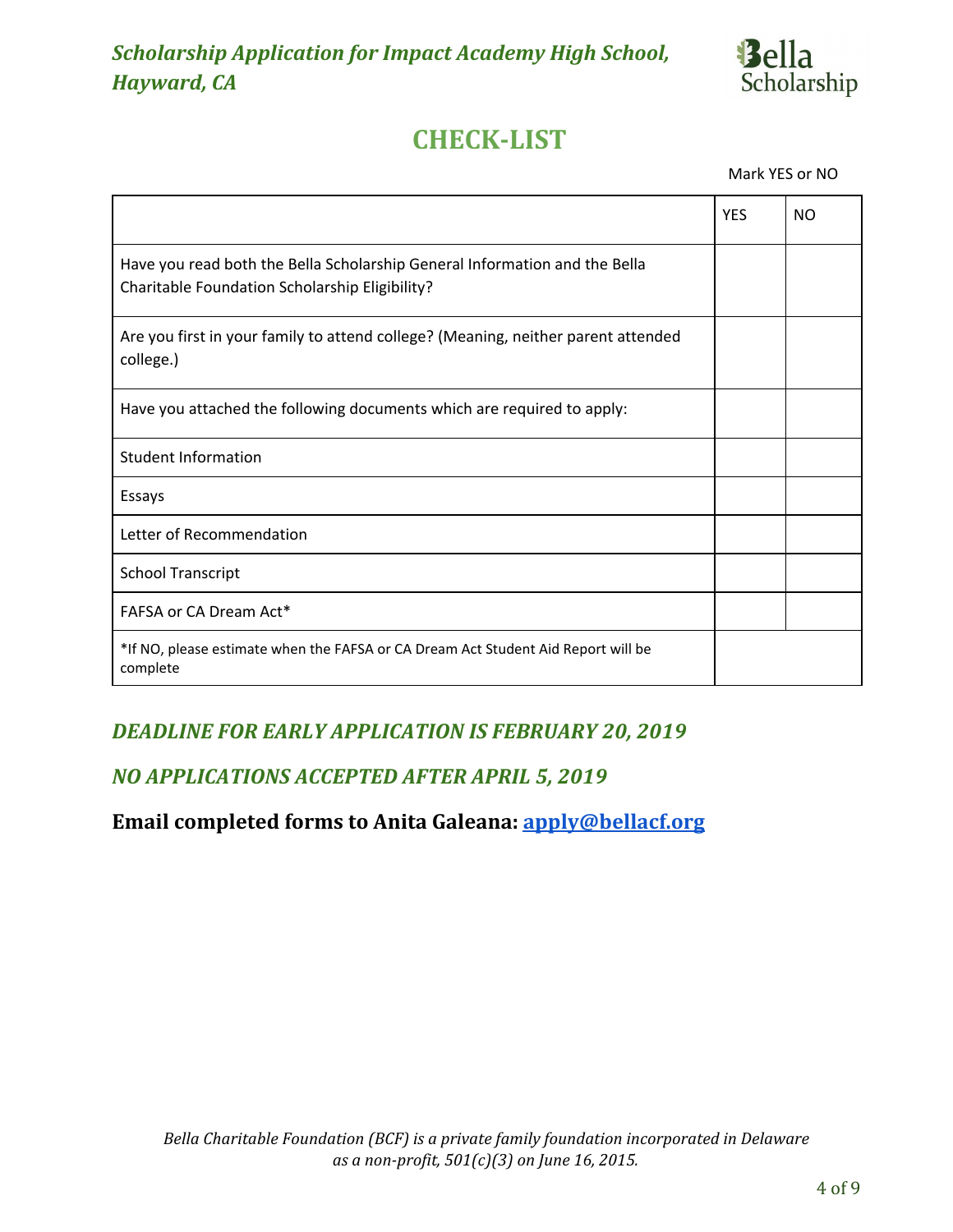

# **ESSAY QUESTION #1**

| Applicant's Name: L |  |
|---------------------|--|
|                     |  |

1. What do you consider to be the single most important problem facing high school students today in your community AND what action/s would you suggest might be taken to address this issue? Explain in two paragraphs.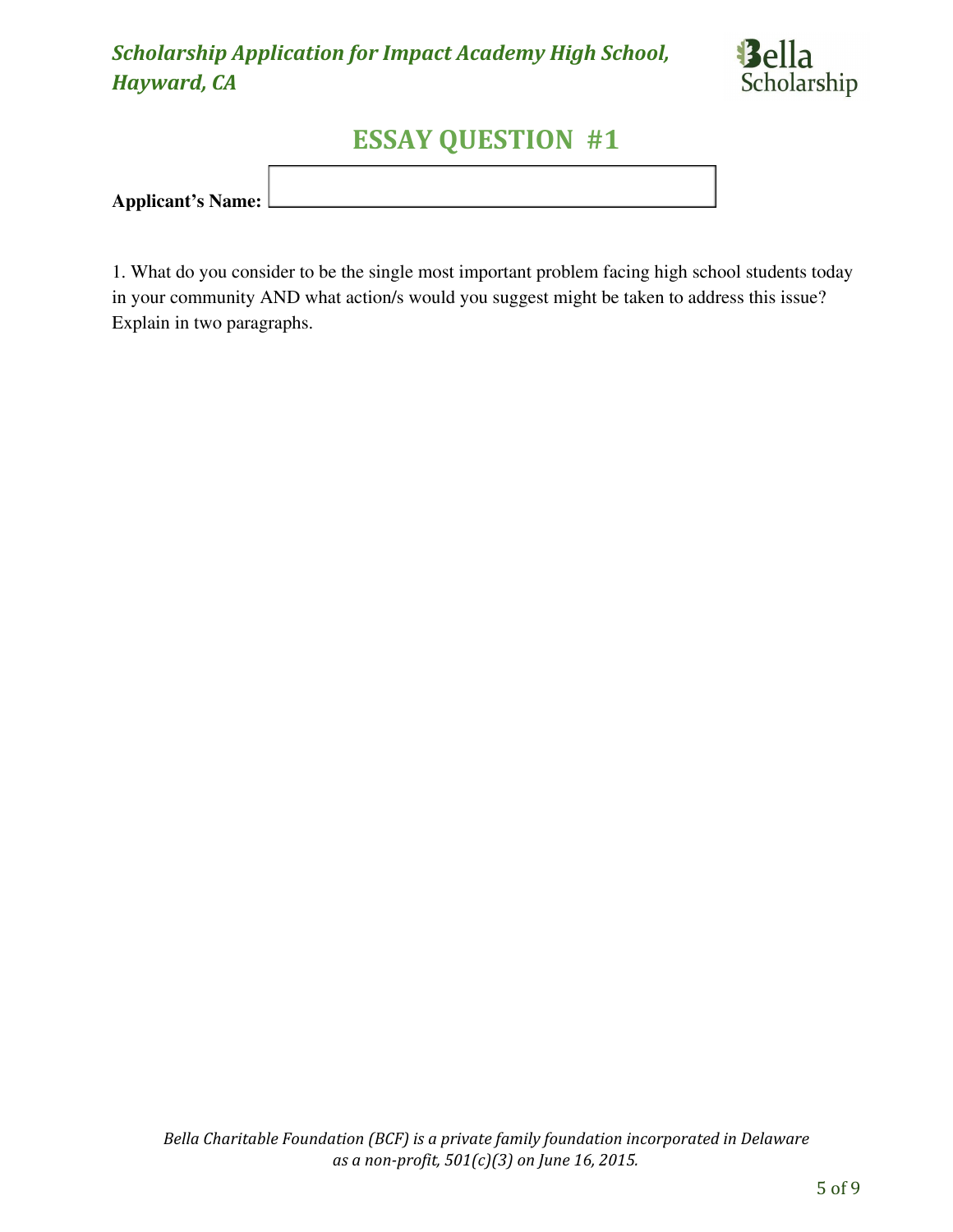

# **ESSAY QUESTION #2**

| <b>Applicant's Name:</b> |  |
|--------------------------|--|
|                          |  |

2. In one paragraph, tell us who in your life has been your biggest influence or the most inspiring, and why?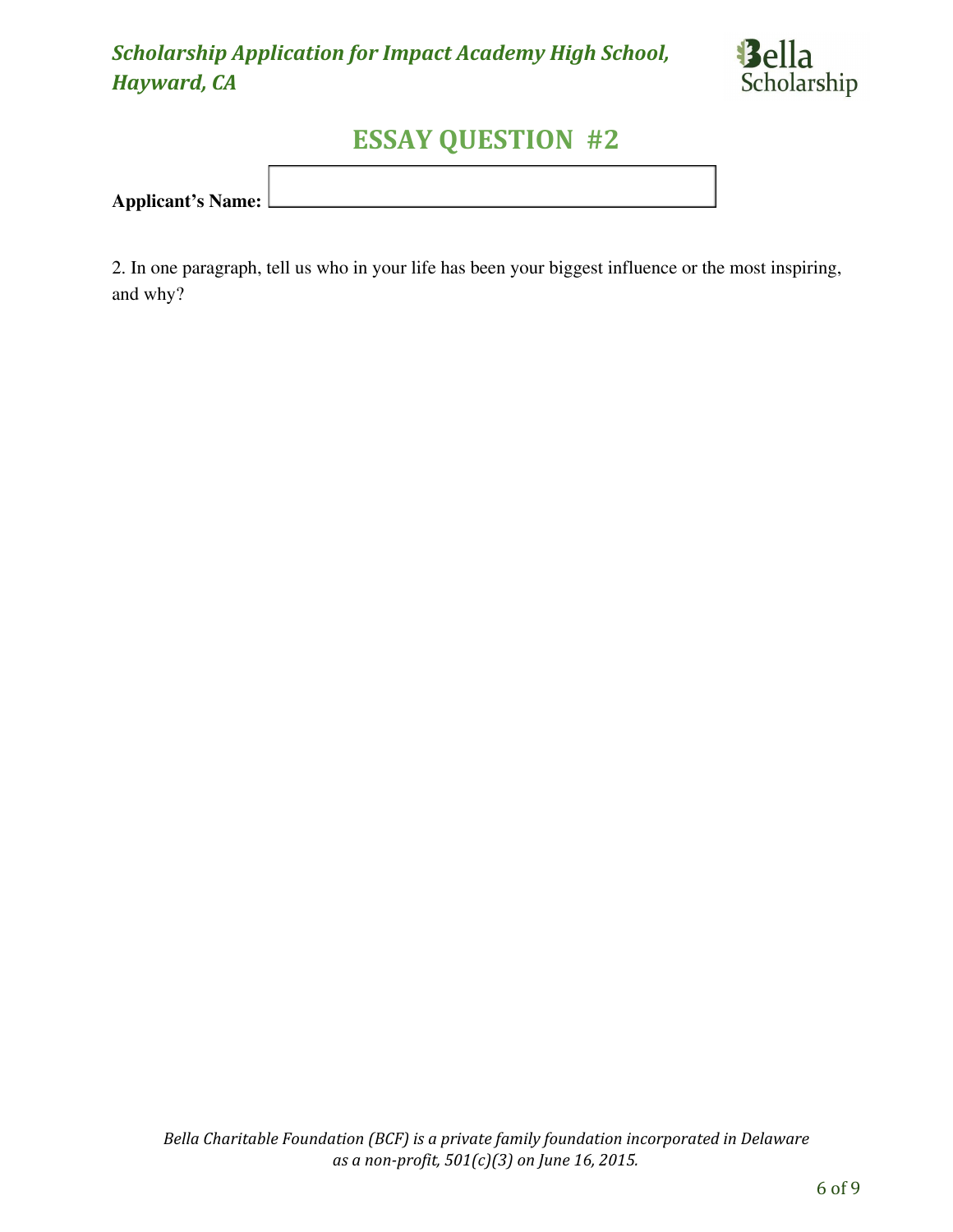

# **ESSAY QUESTION #3**

| <b>Applicant's Name:</b> l |  |
|----------------------------|--|
|                            |  |

3. Which of the following do you feel is the single most important character strength or virtue for a person to possess? Include some examples of those strengths and explain why you think they are important. WISDOM, COURAGE, HUMANITY, JUSTICE, TEMPERANCE, & TRANSCENDENCE (For instance, if you choose "Justice" you might write about why a sense of fairness and leadership work together for the greater good of social justice.)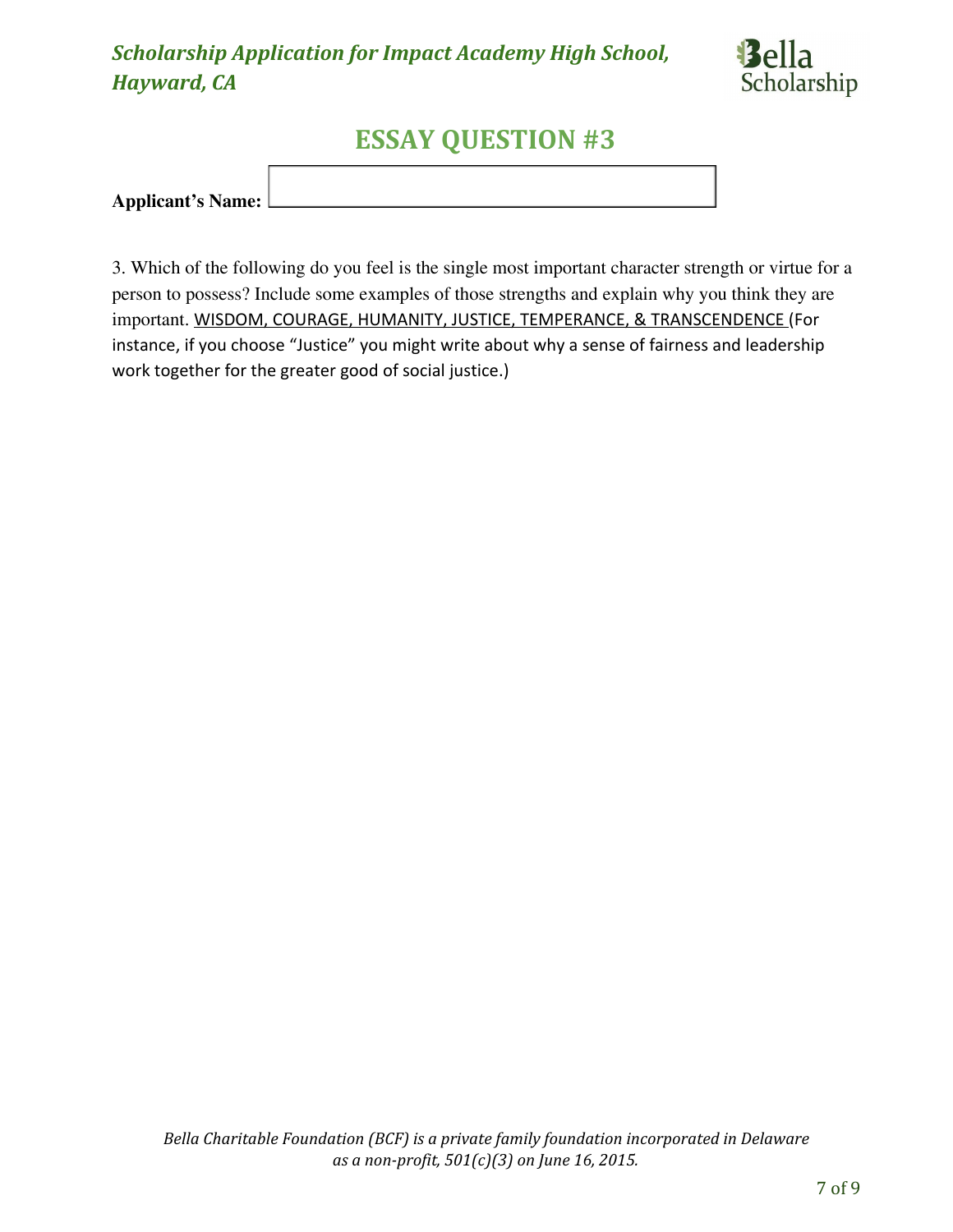

# **ESSAY QUESTIONS #4**

| <b>Applicant's Name:</b> |  |
|--------------------------|--|

4. What has been your greatest adversity in life and how did you deal with it or overcome it?

**Email completed forms to Anita Galeana: [apply@bellacf.org](mailto:apply@bellacf.org)**

*Bella Charitable Foundation (BCF) is a private family foundation incorporated in Delaware as a non-profit, 501(c)(3) on June 16, 2015.*